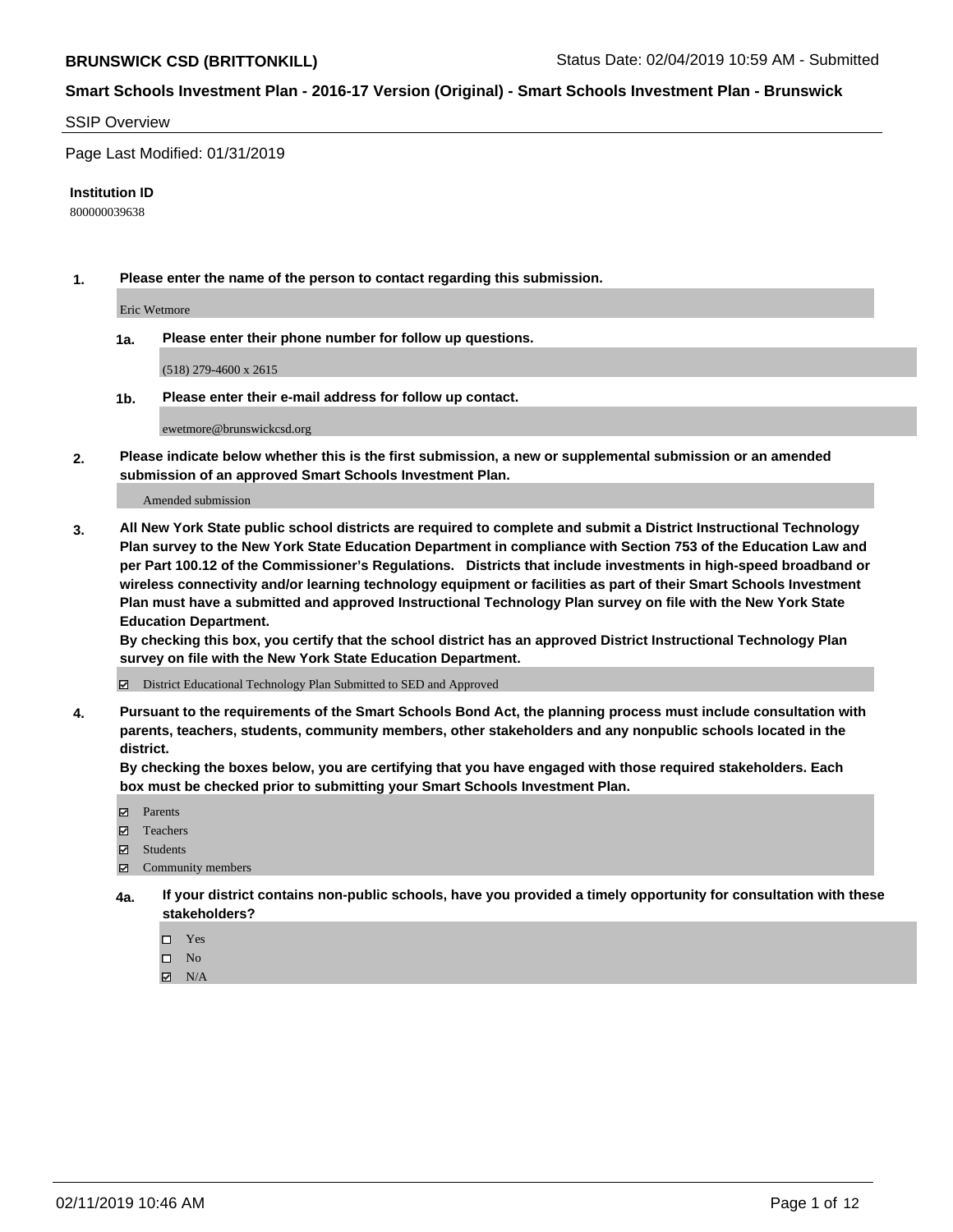#### SSIP Overview

Page Last Modified: 01/31/2019

### **5. Certify that the following required steps have taken place by checking the boxes below: Each box must be checked prior to submitting your Smart Schools Investment Plan.**

- The district developed and the school board approved a preliminary Smart Schools Investment Plan.
- The preliminary plan was posted on the district website for at least 30 days. The district included an address to which any written comments on the plan should be sent.
- $\boxtimes$  The school board conducted a hearing that enabled stakeholders to respond to the preliminary plan. This hearing may have occured as part of a normal Board meeting, but adequate notice of the event must have been provided through local media and the district website for at least two weeks prior to the meeting.
- The district prepared a final plan for school board approval and such plan has been approved by the school board.
- $\boxtimes$  The final proposed plan that has been submitted has been posted on the district's website.
- **5a. Please upload the proposed Smart Schools Investment Plan (SSIP) that was posted on the district's website, along with any supporting materials. Note that this should be different than your recently submitted Educational Technology Survey. The Final SSIP, as approved by the School Board, should also be posted on the website and remain there during the course of the projects contained therein.**

Brunswick\_Smart\_Schools\_DRAFT\_08\_03\_16.pdf

**5b. Enter the webpage address where the final Smart Schools Investment Plan is posted. The Plan should remain posted for the life of the included projects.**

http://www.brunswickcsd.org/news/district/boe-approves-smart-schools-investment-plan/

**6. Please enter an estimate of the total number of students and staff that will benefit from this Smart Schools Investment Plan based on the cumulative projects submitted to date.**

1,400

**7. An LEA/School District may partner with one or more other LEA/School Districts to form a consortium to pool Smart Schools Bond Act funds for a project that meets all other Smart School Bond Act requirements. Each school district participating in the consortium will need to file an approved Smart Schools Investment Plan for the project and submit a signed Memorandum of Understanding that sets forth the details of the consortium including the roles of each respective district.**

 $\Box$  The district plans to participate in a consortium to partner with other school district(s) to implement a Smart Schools project.

**8. Please enter the name and 6-digit SED Code for each LEA/School District participating in the Consortium.**

| <b>Partner LEA/District</b> | <b>ISED BEDS Code</b> |
|-----------------------------|-----------------------|
| (No Response)               | (No Response)         |

**9. Please upload a signed Memorandum of Understanding with all of the participating Consortium partners.**

(No Response)

**10. Your district's Smart Schools Bond Act Allocation is:**

\$779,262

**11. Enter the budget sub-allocations by category that you are submitting for approval at this time. If you are not budgeting SSBA funds for a category, please enter 0 (zero.) If the value entered is \$0, you will not be required to complete that survey question.**

|                                              | Sub-               |
|----------------------------------------------|--------------------|
|                                              | <b>Allocations</b> |
| <b>School Connectivity</b>                   | 109,691            |
| <b>Connectivity Projects for Communities</b> |                    |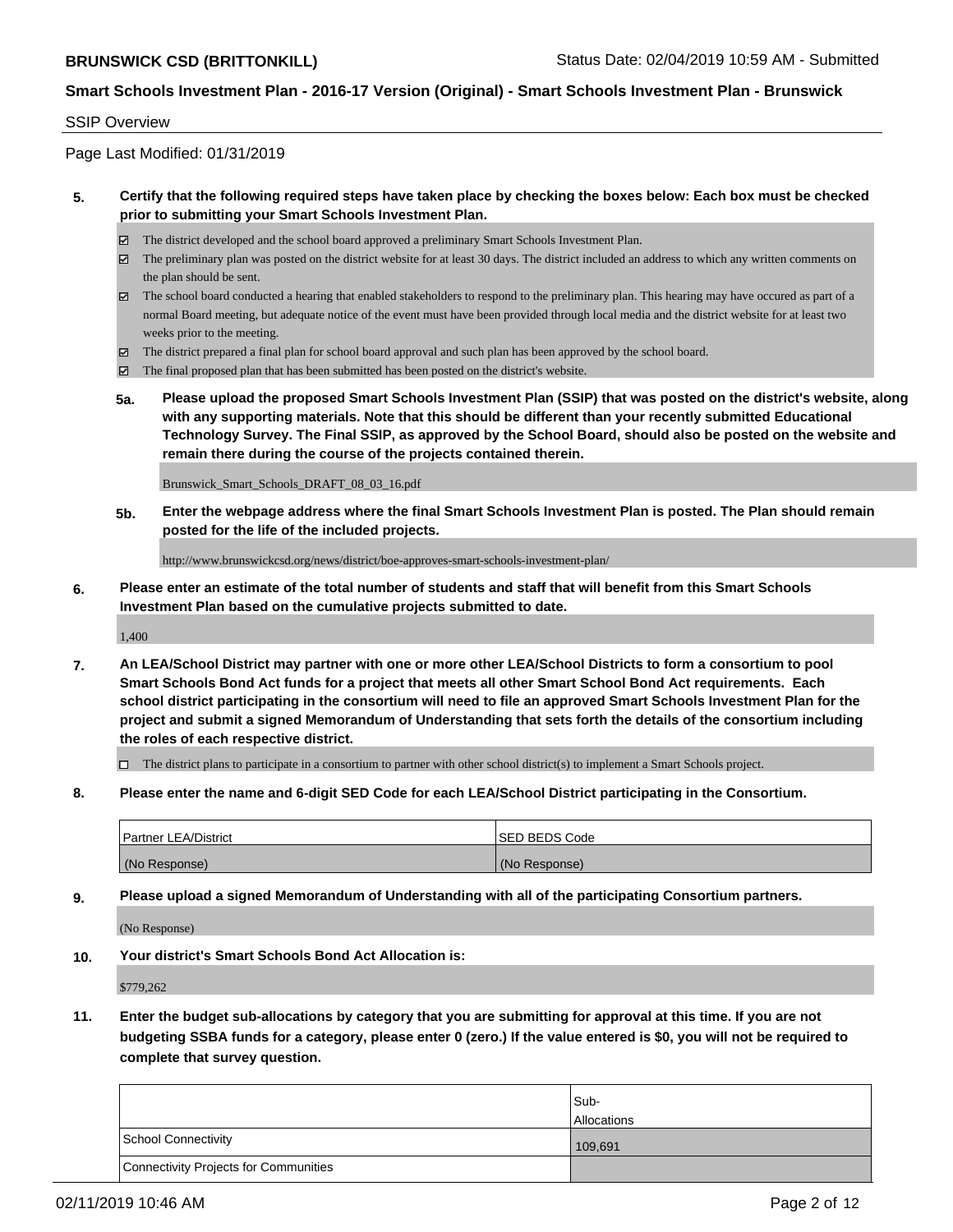# SSIP Overview

Page Last Modified: 01/31/2019

|                                    | Sub-<br>Allocations |
|------------------------------------|---------------------|
|                                    | 0                   |
| Classroom Technology               | $-238,332$          |
| Pre-Kindergarten Classrooms        | 0                   |
| Replace Transportable Classrooms   | 0                   |
| <b>High-Tech Security Features</b> | 69,000              |
| Totals:                            | $-59,641$           |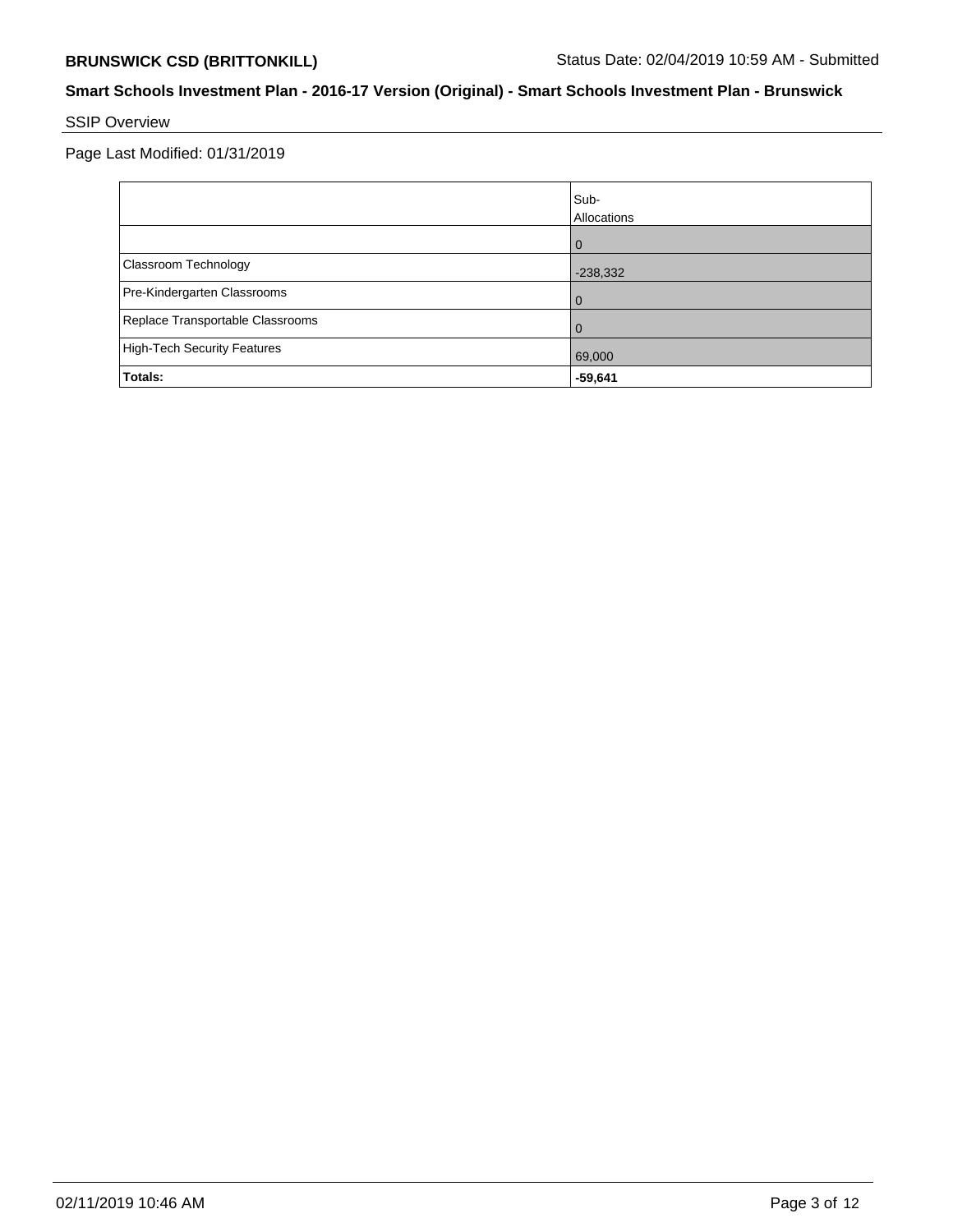### School Connectivity

Page Last Modified: 01/31/2019

- **1. In order for students and faculty to receive the maximum benefit from the technology made available under the Smart Schools Bond Act, their school buildings must possess sufficient connectivity infrastructure to ensure that devices can be used during the school day. Smart Schools Investment Plans must demonstrate that:**
	- **• sufficient infrastructure that meets the Federal Communications Commission's 100 Mbps per 1,000 students standard currently exists in the buildings where new devices will be deployed, or**
	- **• is a planned use of a portion of Smart Schools Bond Act funds, or**
	- **• is under development through another funding source.**

**Smart Schools Bond Act funds used for technology infrastructure or classroom technology investments must increase the number of school buildings that meet or exceed the minimum speed standard of 100 Mbps per 1,000 students and staff within 12 months. This standard may be met on either a contracted 24/7 firm service or a "burstable" capability. If the standard is met under the burstable criteria, it must be:**

**1. Specifically codified in a service contract with a provider, and**

**2. Guaranteed to be available to all students and devices as needed, particularly during periods of high demand, such as computer-based testing (CBT) periods.**

**Please describe how your district already meets or is planning to meet this standard within 12 months of plan submission.**

(No Response)

- **1a. If a district believes that it will be impossible to meet this standard within 12 months, it may apply for a waiver of this requirement, as described on the Smart Schools website. The waiver must be filed and approved by SED prior to submitting this survey.**
	- By checking this box, you are certifying that the school district has an approved waiver of this requirement on file with the New York State Education Department.

#### **2. Connectivity Speed Calculator (Required)**

|                         | l Number of<br>Students | Multiply by<br>100 Kbps | Divide by 1000   Current Speed<br>to Convert to<br>Required<br>Speed in Mb | l in Mb          | Expected<br>Speed to be<br>Attained Within   Required<br>12 Months | <b>Expected Date</b><br>When<br>Speed Will be<br>Met |
|-------------------------|-------------------------|-------------------------|----------------------------------------------------------------------------|------------------|--------------------------------------------------------------------|------------------------------------------------------|
| <b>Calculated Speed</b> | (No<br>Response)        | (No Response)           | (No<br>Response)                                                           | (No<br>Response) | (No<br>Response)                                                   | (No<br>Response)                                     |

## **3. Describe how you intend to use Smart Schools Bond Act funds for high-speed broadband and/or wireless connectivity projects in school buildings.**

The district is filing an amendment to update pricing which has changed since original submission. The district also needed to increase the number of switches due to the increase in cameras and a future installation of VOIP phones. The district also had to add a wireless controller to support the increase of wireless traffic throughout the district.

**4. Describe the linkage between the district's District Instructional Technology Plan and the proposed projects. (There should be a link between your response to this question and your response to Question 1 in Part E. Curriculum and Instruction "What are the district's plans to use digital connectivity and technology to improve teaching and learning?)**

(No Response)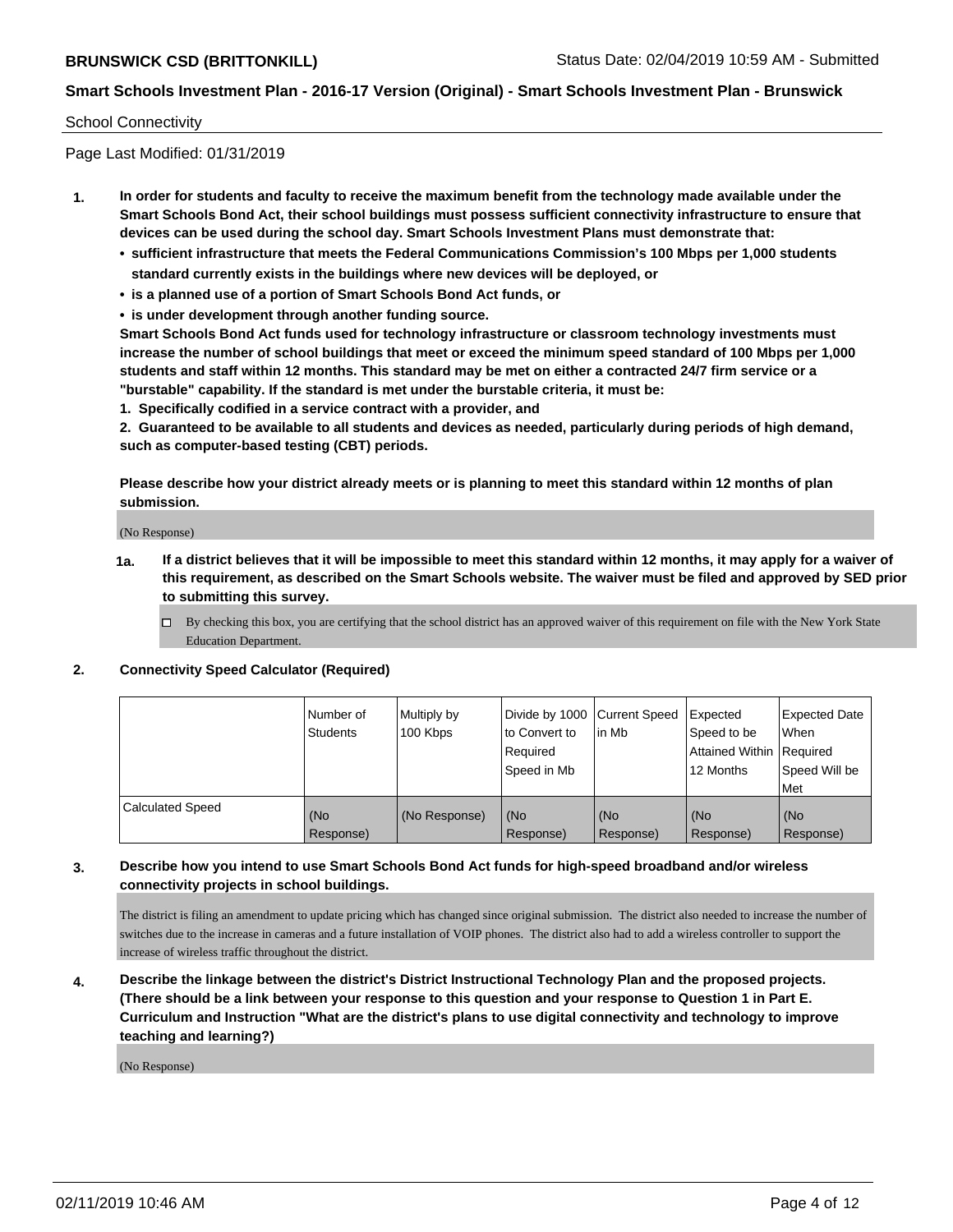## School Connectivity

Page Last Modified: 01/31/2019

**5. If the district wishes to have students and staff access the Internet from wireless devices within the school building, or in close proximity to it, it must first ensure that it has a robust Wi-Fi network in place that has sufficient bandwidth to meet user demand.**

**Please describe how you have quantified this demand and how you plan to meet this demand.**

(No Response)

**6. As indicated on Page 5 of the guidance, the Office of Facilities Planning will have to conduct a preliminary review of all capital projects, including connectivity projects.**

**Please indicate on a separate row each project number given to you by the Office of Facilities Planning.**

| Project Number        |  |
|-----------------------|--|
| 49-02-02-04-7-999-BA1 |  |
| 49-02-02-04-7-999-001 |  |

**7. Certain high-tech security and connectivity infrastructure projects may be eligible for an expedited review process as determined by the Office of Facilities Planning.**

**Was your project deemed eligible for streamlined review?**

Yes

**7a. Districts that choose the Streamlined Review Process will be required to certify that they have reviewed all installations with their licensed architect or engineer of record and provide that person's name and license number. The licensed professional must review the products and proposed method of installation prior to implementation and review the work during and after completion in order to affirm that the work was codecompliant, if requested.**

I certify that I have reviewed all installations with a licensed architect or engineer of record.

**8. Include the name and license number of the architect or engineer of record.**

| 'Name         | License Number |
|---------------|----------------|
| Matt Monaghan | 29199          |

**9. If you are submitting an allocation for School Connectivity complete this table. Note that the calculated Total at the bottom of the table must equal the Total allocation for this category that you entered in the SSIP Overview overall budget.** 

|                                            | Sub-          |
|--------------------------------------------|---------------|
|                                            | Allocation    |
| Network/Access Costs                       | $-13,637$     |
| <b>Outside Plant Costs</b>                 | (No Response) |
| School Internal Connections and Components | 123,328       |
| <b>Professional Services</b>               | (No Response) |
| Testing                                    | (No Response) |
| <b>Other Upfront Costs</b>                 | (No Response) |
| <b>Other Costs</b>                         | (No Response) |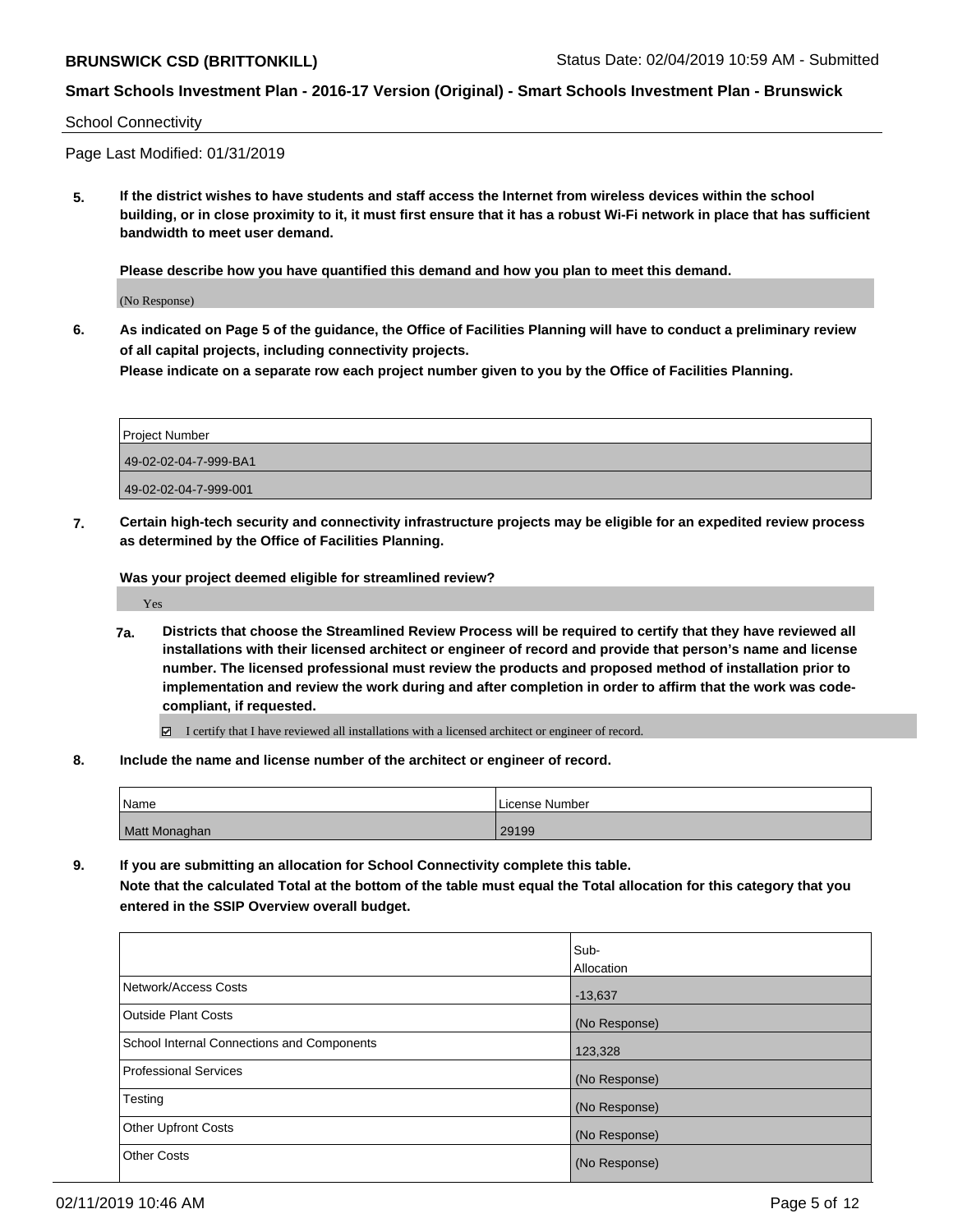School Connectivity

Page Last Modified: 01/31/2019

|         | Sub-       |
|---------|------------|
|         | Allocation |
| Totals: | 109,691    |

**10. Please detail the type, quantity, per unit cost and total cost of the eligible items under each sub-category. This is especially important for any expenditures listed under the "Other" category. All expenditures must be eligible for tax-exempt financing to be reimbursed through the SSBA. Sufficient detail must be provided so that we can verify this is the case. If you have any questions, please contact us directly through smartschools@nysed.gov. NOTE: Wireless Access Points should be included in this category, not under Classroom Educational Technology, except those that will be loaned/purchased for nonpublic schools.**

**Add rows under each sub-category for additional items, as needed.**

| Select the allowable expenditure | Item to be purchased                                         | Quantity       | Cost per Item | <b>Total Cost</b> |
|----------------------------------|--------------------------------------------------------------|----------------|---------------|-------------------|
| type.                            |                                                              |                |               |                   |
| Repeat to add another item under |                                                              |                |               |                   |
| each type.                       |                                                              |                |               |                   |
| Network/Access Costs             | <b>Network Core Switches</b>                                 | 2              | 3,962         | 7,924             |
| <b>Connections/Components</b>    | <b>Cabling for Core Switches</b>                             |                | 25,582        | 25,582            |
| Network/Access Costs             | APC ISX NetShelter SX Power &                                | $\overline{4}$ | $-2,132$      | $-8,528$          |
|                                  | <b>Cooling System</b>                                        |                |               |                   |
| <b>Network/Access Costs</b>      | 10G B5 Switch for Existing Stacks                            | 10             | $-1,450$      | $-14,500$         |
| <b>Connections/Components</b>    | <b>10G Distribution Backbone</b>                             | $-4$           | 9,520         | $-38,080$         |
| Connections/Components           | Installation & Implementation of power<br>and cooling system | 1              | 45,376        | 45,376            |
| <b>Connections/Components</b>    | Cabling for 10G Backbone                                     |                | 12,420        | 12,420            |
| Network/Access Costs             | <b>Wireless Controller</b>                                   |                | 1,467         | 1,467             |
| <b>Connections/Components</b>    | Fiber and Cat 6 Cabling                                      |                | 78,000        | 78,000            |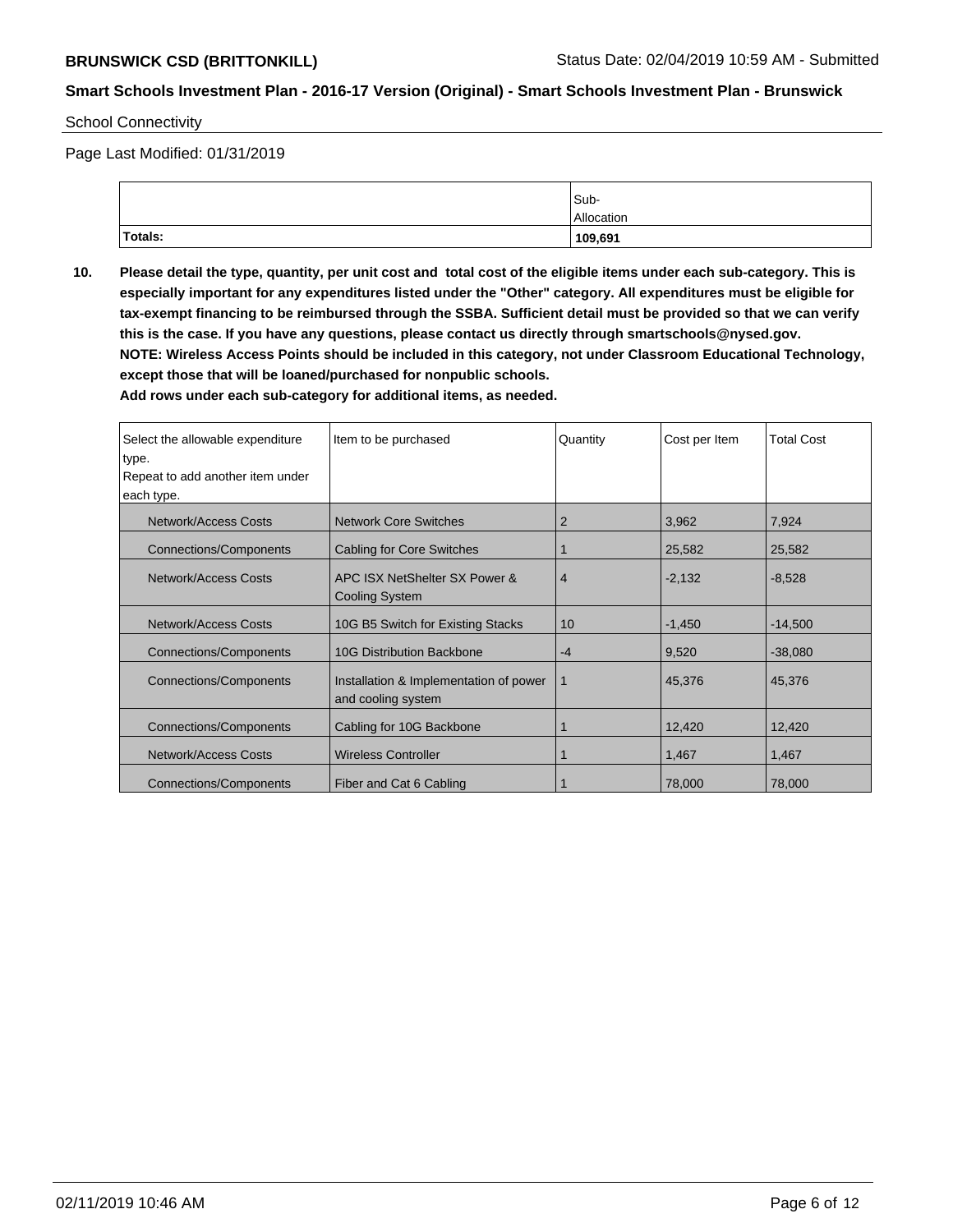### Classroom Learning Technology

Page Last Modified: 02/04/2019

**1. In order for students and faculty to receive the maximum benefit from the technology made available under the Smart Schools Bond Act, their school buildings must possess sufficient connectivity infrastructure to ensure that devices can be used during the school day. Smart Schools Investment Plans must demonstrate that sufficient infrastructure that meets the Federal Communications Commission's 100 Mbps per 1,000 students standard currently exists in the buildings where new devices will be deployed, or is a planned use of a portion of Smart Schools Bond Act funds, or is under development through another funding source.**

**Smart Schools Bond Act funds used for technology infrastructure or classroom technology investments must increase the number of school buildings that meet or exceed the minimum speed standard of 100 Mbps per 1,000 students and staff within 12 months. This standard may be met on either a contracted 24/7 firm service or a "burstable" capability. If the standard is met under the burstable criteria, it must be:**

**1. Specifically codified in a service contract with a provider, and**

**2. Guaranteed to be available to all students and devices as needed, particularly during periods of high demand, such as computer-based testing (CBT) periods.**

**Please describe how your district already meets or is planning to meet this standard within 12 months of plan submission.**

(No Response)

- **1a. If a district believes that it will be impossible to meet this standard within 12 months, it may apply for a waiver of this requirement, as described on the Smart Schools website. The waiver must be filed and approved by SED prior to submitting this survey.**
	- By checking this box, you are certifying that the school district has an approved waiver of this requirement on file with the New York State Education Department.

#### **2. Connectivity Speed Calculator (Required)**

|                         | Number of<br>Students | Multiply by<br>100 Kbps | Divide by 1000 Current Speed<br>to Convert to<br>Required<br>l Speed in Mb | lin Mb           | <b>Expected</b><br>Speed to be<br><b>Attained Within Required</b><br>12 Months | <b>Expected Date</b><br>When<br>Speed Will be<br><b>Met</b> |
|-------------------------|-----------------------|-------------------------|----------------------------------------------------------------------------|------------------|--------------------------------------------------------------------------------|-------------------------------------------------------------|
| <b>Calculated Speed</b> | (No<br>Response)      | (No Response)           | (No<br>Response)                                                           | (No<br>Response) | l (No<br>Response)                                                             | (No<br>Response)                                            |

**3. If the district wishes to have students and staff access the Internet from wireless devices within the school building, or in close proximity to it, it must first ensure that it has a robust Wi-Fi network in place that has sufficient bandwidth to meet user demand.**

**Please describe how you have quantified this demand and how you plan to meet this demand.**

(No Response)

**4. All New York State public school districts are required to complete and submit an Instructional Technology Plan survey to the New York State Education Department in compliance with Section 753 of the Education Law and per Part 100.12 of the Commissioner's Regulations.**

**Districts that include educational technology purchases as part of their Smart Schools Investment Plan must have a submitted and approved Instructional Technology Plan survey on file with the New York State Education Department.**

By checking this box, you are certifying that the school district has an approved Instructional Technology Plan survey on file with the New York State Education Department.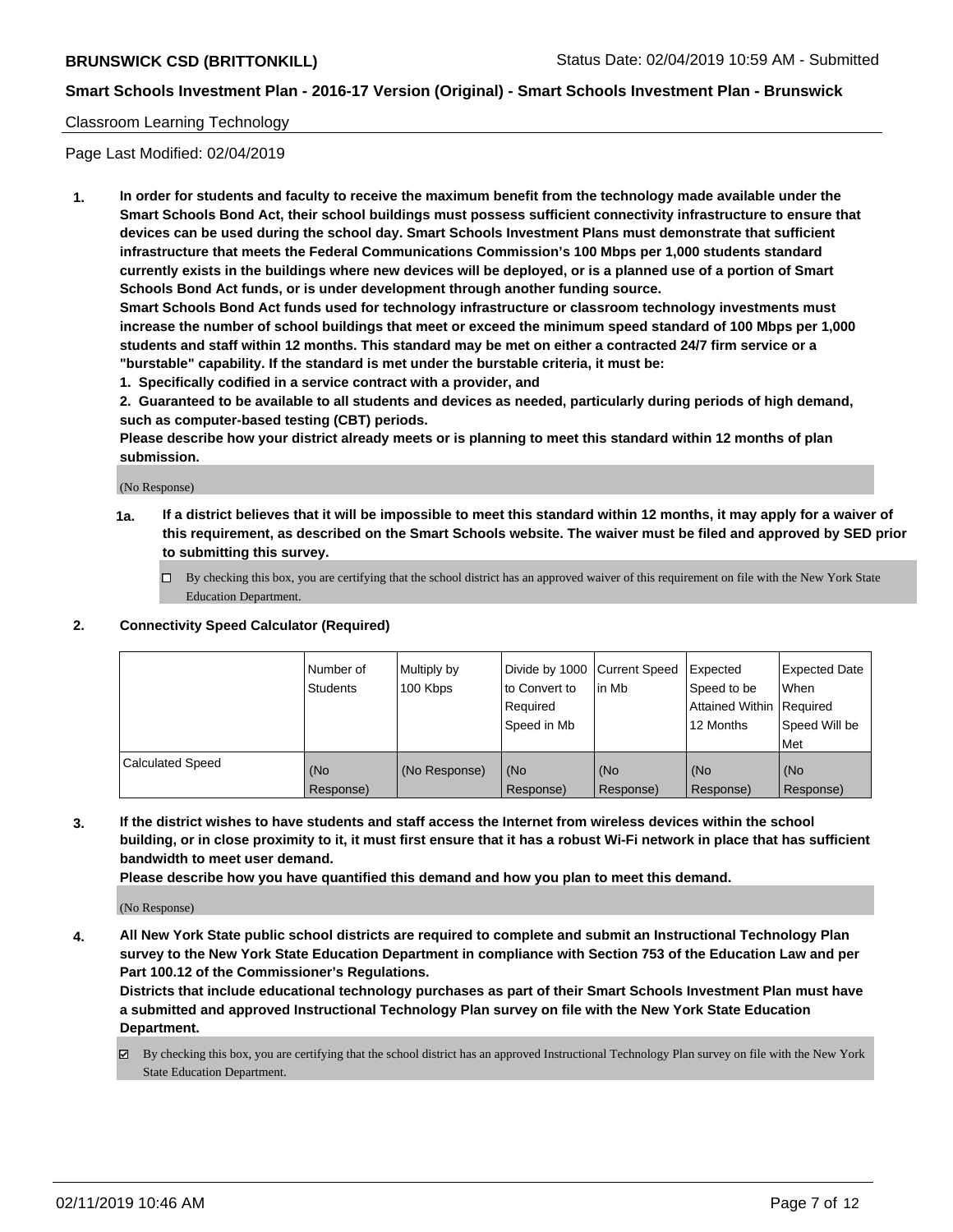#### Classroom Learning Technology

Page Last Modified: 02/04/2019

**5. Describe the devices you intend to purchase and their compatibility with existing or planned platforms or systems. Specifically address the adequacy of each facility's electrical, HVAC and other infrastructure necessary to install and support the operation of the planned technology.**

The district is filing an amendment to update pricing which has changed since original submission. Due to the high cost of infrastructure items, we have decided as a team to remove many of the original devices. We also decided to purchase Infocus J Touch Boards instead of Promethean Boards as was included in the original submission as we have tested the Infocus and find them to better suit our needs.

#### **6. Describe how the proposed technology purchases will:**

- **> enhance differentiated instruction;**
- **> expand student learning inside and outside the classroom;**
- **> benefit students with disabilities and English language learners; and**
- **> contribute to the reduction of other learning gaps that have been identified within the district.**

**The expectation is that districts will place a priority on addressing the needs of students who struggle to succeed in a rigorous curriculum. Responses in this section should specifically address this concern and align with the district's Instructional Technology Plan (in particular Question 2 of E. Curriculum and Instruction: "Does the district's instructional technology plan address the needs of students with disabilities to ensure equitable access to instruction, materials and assessments?" and Question 3 of the same section: "Does the district's instructional technology plan address the provision of assistive technology specifically for students with disabilities to ensure access to and participation in the general curriculum?"**

(No Response)

**7. Where appropriate, describe how the proposed technology purchases will enhance ongoing communication with parents and other stakeholders and help the district facilitate technology-based regional partnerships, including distance learning and other efforts.**

(No Response)

**8. Describe the district's plan to provide professional development to ensure that administrators, teachers and staff can employ the technology purchased to enhance instruction successfully.**

**Note: This response should be aligned and expanded upon in accordance with your district's response to Question 1 of F. Professional Development of your Instructional Technology Plan: "Please provide a summary of professional development offered to teachers and staff, for the time period covered by this plan, to support technology to enhance teaching and learning. Please include topics, audience and method of delivery within your summary."**

(No Response)

- **9. Districts must contact the SUNY/CUNY teacher preparation program that supplies the largest number of the district's new teachers to request advice on innovative uses and best practices at the intersection of pedagogy and educational technology.**
	- By checking this box, you certify that you have contacted the SUNY/CUNY teacher preparation program that supplies the largest number of your new teachers to request advice on these issues.
	- **9a. Please enter the name of the SUNY or CUNY Institution that you contacted.**

University at Albany, SUNY

**9b. Enter the primary Institution phone number.**

518-442-4007

**9c. Enter the name of the contact person with whom you consulted and/or will be collaborating with on innovative uses of technology and best practices.**

Dr. Jianwei Zhang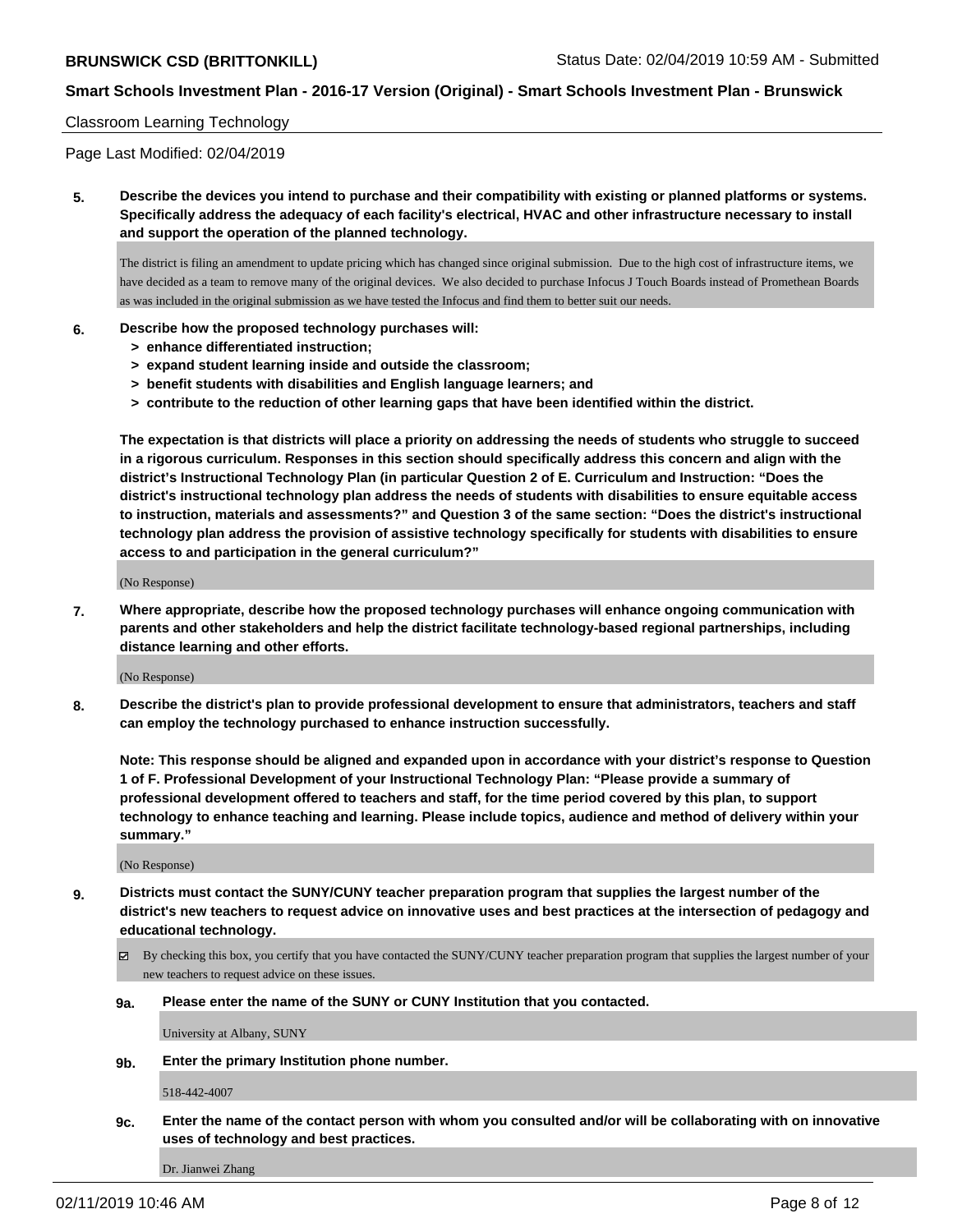Classroom Learning Technology

Page Last Modified: 02/04/2019

**10. A district whose Smart Schools Investment Plan proposes the purchase of technology devices and other hardware must account for nonpublic schools in the district.**

**Are there nonpublic schools within your school district?**

Yes

 $\boxtimes$  No

**11. Nonpublic Classroom Technology Loan Calculator**

**The Smart Schools Bond Act provides that any Classroom Learning Technology purchases made using Smart Schools funds shall be lent, upon request, to nonpublic schools in the district. However, no school district shall be required to loan technology in amounts greater than the total obtained and spent on technology pursuant to the Smart Schools Bond Act and the value of such loan may not exceed the total of \$250 multiplied by the nonpublic school enrollment in the base year at the time of enactment.**

**See:**

**http://www.p12.nysed.gov/mgtserv/smart\_schools/docs/Smart\_Schools\_Bond\_Act\_Guidance\_04.27.15\_Final.pdf.**

|                                       | 1. Classroom<br>Technology<br>Sub-allocation | 2. Public<br>Enrollment<br>(2014-15) | 3. Nonpublic<br>l Enrollment<br>$(2014 - 15)$ | I4. Sum of<br>Public and<br>Nonpublic<br>Enrollment | 15. Total Per<br>Pupil Sub-<br>lallocation | l 6. Total<br>Nonpublic Loan<br>Amount                                                        |
|---------------------------------------|----------------------------------------------|--------------------------------------|-----------------------------------------------|-----------------------------------------------------|--------------------------------------------|-----------------------------------------------------------------------------------------------|
| Calculated Nonpublic Loan<br>  Amount |                                              |                                      |                                               |                                                     |                                            | (No Response)   (No Response)   (No Response)   (No Response)   (No Response)   (No Response) |

**12. To ensure the sustainability of technology purchases made with Smart Schools funds, districts must demonstrate a long-term plan to maintain and replace technology purchases supported by Smart Schools Bond Act funds. This sustainability plan shall demonstrate a district's capacity to support recurring costs of use that are ineligible for Smart Schools Bond Act funding such as device maintenance, technical support, Internet and wireless fees, maintenance of hotspots, staff professional development, building maintenance and the replacement of incidental items. Further, such a sustainability plan shall include a long-term plan for the replacement of purchased devices and equipment at the end of their useful life with other funding sources.**

 $\boxtimes$  By checking this box, you certify that the district has a sustainability plan as described above.

**13. Districts must ensure that devices purchased with Smart Schools Bond funds will be distributed, prepared for use, maintained and supported appropriately. Districts must maintain detailed device inventories in accordance with generally accepted accounting principles.**

By checking this box, you certify that the district has a distribution and inventory management plan and system in place.

**14. If you are submitting an allocation for Classroom Learning Technology complete this table. Note that the calculated Total at the bottom of the table must equal the Total allocation for this category that you entered in the SSIP Overview overall budget.**

|                          | Sub-Allocation |
|--------------------------|----------------|
| Interactive Whiteboards  | $-117,945$     |
| <b>Computer Servers</b>  | (No Response)  |
| <b>Desktop Computers</b> | (No Response)  |
| Laptop Computers         | $-34,650$      |
| <b>Tablet Computers</b>  | $-12,475$      |
| <b>Other Costs</b>       | $-73,262$      |
| <b>Totals:</b>           | $-238,332$     |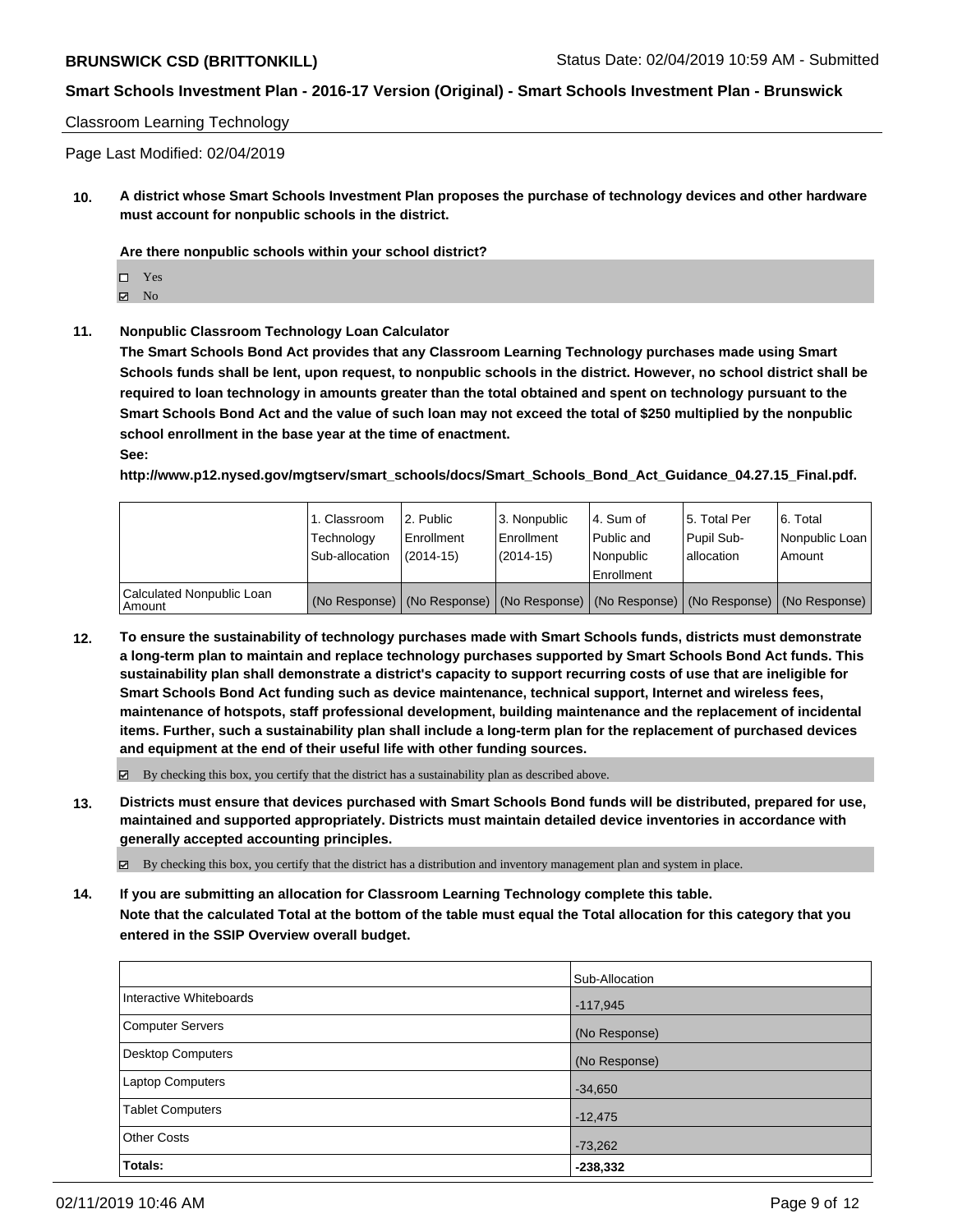### Classroom Learning Technology

Page Last Modified: 02/04/2019

**15. Please detail the type, quantity, per unit cost and total cost of the eligible items under each sub-category. This is especially important for any expenditures listed under the "Other" category. All expenditures must be capital-bond eligible to be reimbursed through the SSBA. If you have any questions, please contact us directly through smartschools@nysed.gov.**

**Please specify in the "Item to be Purchased" field which specific expenditures and items are planned to meet the district's nonpublic loan requirement, if applicable.**

**NOTE: Wireless Access Points that will be loaned/purchased for nonpublic schools should ONLY be included in this category, not under School Connectivity, where public school districts would list them. Add rows under each sub-category for additional items, as needed.**

| Select the allowable expenditure<br>type.<br>Repeat to add another item under<br>each type. | Item to be Purchased                                | Quantity | Cost per Item | <b>Total Cost</b> |
|---------------------------------------------------------------------------------------------|-----------------------------------------------------|----------|---------------|-------------------|
| Interactive Whiteboards                                                                     | Promethean ActivPanel 70                            | $-50$    | 3,799         | $-189,950$        |
| <b>Other Costs</b>                                                                          | DELL Interactive Touch projector S520               | $-25$    | 2,458         | $-61,444$         |
| <b>Laptop Computers</b>                                                                     | <b>DELL Chromebook 11</b>                           | $-120$   | 225           | $-27,000$         |
| <b>Laptop Computers</b>                                                                     | Microsoft Surface Pro 4                             | -6       | 1,275         | $-7,650$          |
| <b>Other Costs</b>                                                                          | <b>Chromebook Cart</b>                              | $-4$     | 1,300         | $-5,200$          |
| <b>Other Costs</b>                                                                          | Google Management licensing for<br>Chromebooks      | $-120$   | 25            | $-3,000$          |
| Interactive Whiteboards                                                                     | Mobile Stand for Promethean panel                   | $-5$     | 599           | $-2,995$          |
| <b>Other Costs</b>                                                                          | Vizio 29 sound bar                                  | $-25$    | 79            | $-1,975$          |
| <b>Other Costs</b>                                                                          | Comprehensive #HD-HD-25PROBLK<br><b>HDMI Cables</b> | $-25$    | 63            | $-1,575$          |
| <b>Other Costs</b>                                                                          | 6' RCA Plug Audio Cables                            | $-25$    | 3             | $-68$             |
| <b>Tablet Computers</b>                                                                     | iPad Air 2 Tablets                                  | $-25$    | 499           | $-12,475$         |
| Interactive Whiteboards                                                                     | Infocus J Touch Board                               | 40       | 1,875         | 75,000            |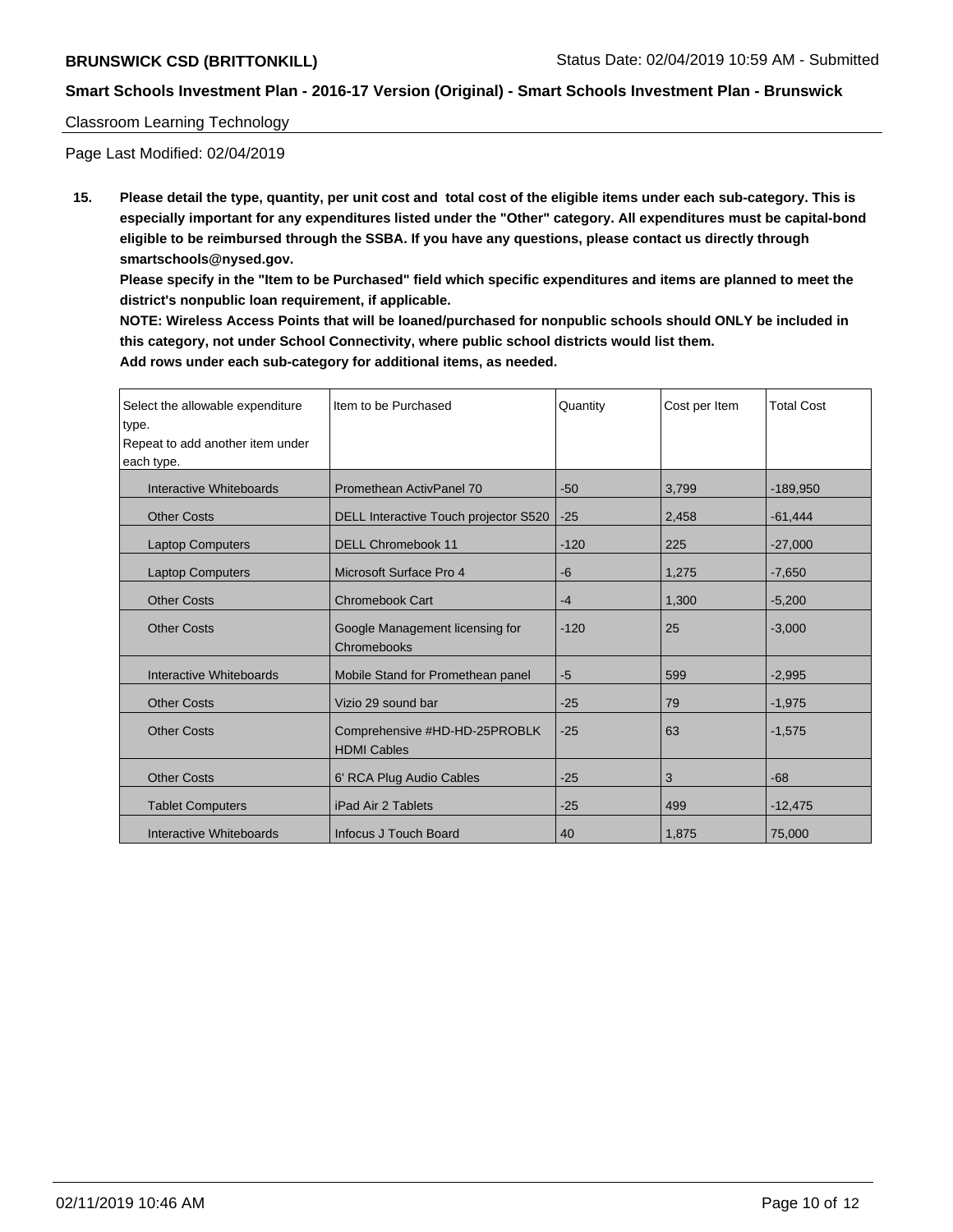### High-Tech Security Features

Page Last Modified: 02/04/2019

**1. Describe how you intend to use Smart Schools Bond Act funds to install high-tech security features in school buildings and on school campuses.**

The Smart Schools money will be used to upgrade our existing door access control system. Money will also be used to purchase new surveillance security cameras and camera servers.

The district has filed an amendment due to increase in pricing as compared to original submission. We also added cameras and different model cameras which best suit district needs.

**2. All plans and specifications for the erection, repair, enlargement or remodeling of school buildings in any public school district in the State must be reviewed and approved by the Commissioner. Districts that plan capital projects using their Smart Schools Bond Act funds will undergo a Preliminary Review Process by the Office of Facilities Planning.** 

**Please indicate on a separate row each project number given to you by the Office of Facilities Planning.**

| Project Number        |
|-----------------------|
| 49-02-02-04-7-999-BA1 |
| 49-02-02-04-7-999-001 |

- **3. Was your project deemed eligible for streamlined Review?**
	- Yes
	- $\hfill \Box$  No
	- **3a. Districts with streamlined projects must certify that they have reviewed all installations with their licensed architect or engineer of record, and provide that person's name and license number. The licensed professional must review the products and proposed method of installation prior to implementation and review the work during and after completion in order to affirm that the work was code-compliant, if requested.**

By checking this box, you certify that the district has reviewed all installations with a licensed architect or engineer of record.

**4. Include the name and license number of the architect or engineer of record.**

| l Name        | License Number |
|---------------|----------------|
| Matt Monaghan | 29199          |

**5. If you have made an allocation for High-Tech Security Features, complete this table. Note that the calculated Total at the bottom of the table must equal the Total allocation for this category that you entered in the SSIP Overview overall budget.**

|                                                      | Sub-Allocation |
|------------------------------------------------------|----------------|
| Capital-Intensive Security Project (Standard Review) | (No Response)  |
| Electronic Security System                           | 40,900         |
| <b>Entry Control System</b>                          | 28,100         |
| Approved Door Hardening Project                      | (No Response)  |
| <b>Other Costs</b>                                   | (No Response)  |
| Totals:                                              | 69,000         |

**6. Please detail the type, quantity, per unit cost and total cost of the eligible items under each sub-category. This is especially important for any expenditures listed under the "Other" category. All expenditures must be capital-bond eligible to be reimbursed through the SSBA. If you have any questions, please contact us directly through**